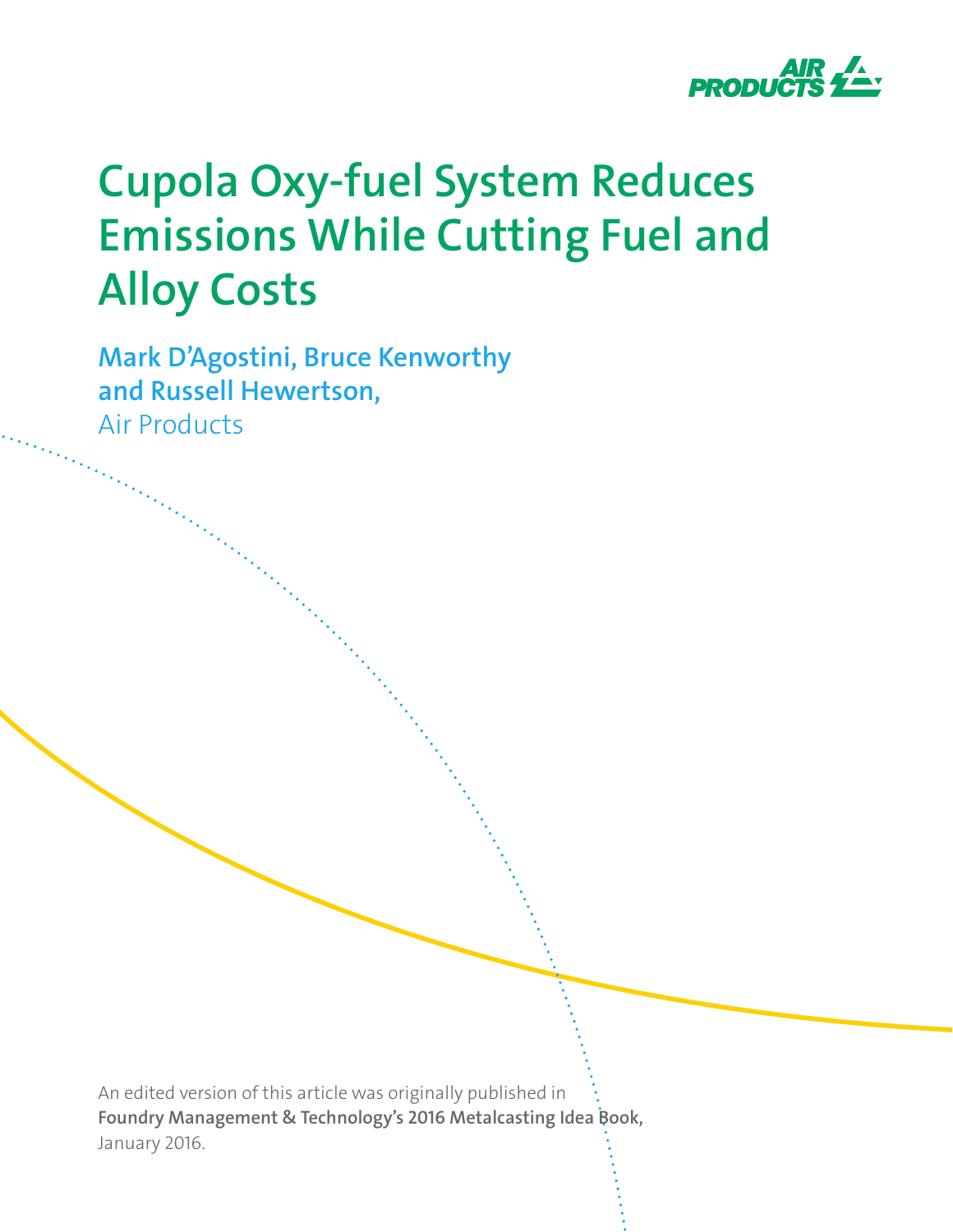Since the 1960s, many improvements in cupola technology have enabled the cupola to remain competitive with alternative technologies (Boehm, 2002). However, with the ever increasing challenges of regulation, energy costs, and charge material availability, the importance of continuing to develop and implement new technologies has never been greater.

Five years ago, Air Products renewed efforts on a cupola technology to address rising costs, declining scrap quality, and limited availability of foundry coke. The technology, APCOS™ (Air Products Cupola Oxyfuel System), which was originally developed in the early 1990s, is a flexible tool that allows cupola operators to control energy distribution and melt temperature while reducing coke consumption. Experience has shown that the positive impact of APCOS technology improves over time as operators understand its capabilities and can optimally integrate it into their cupola's operation. This article provides an update on how the technology is able to reduce costs and emissions regulated by the EPA and also reports on enhancements that improve the efficiency of the technology.

## **Figure 1: APCOS™ (Air Products Cupola Oxy-fuel System) Configuration**



## **Figure 2: Total Fuel Reductions**

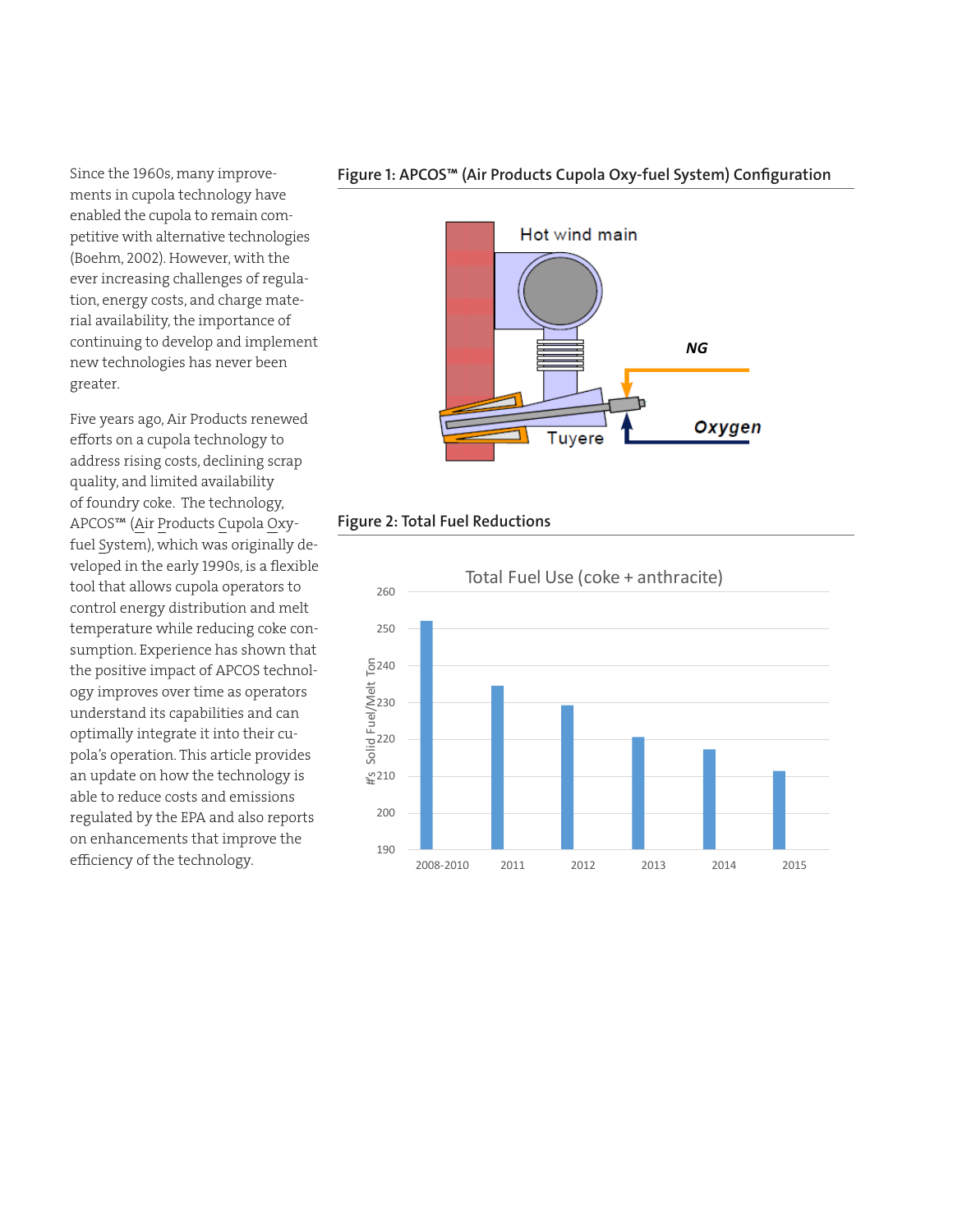

#### **Figure 3: CO Reduction from APCOS Technology**

APCOS technology is a tuyere-based system that operates in conjunction with a cupola's current oxygen injection system. The technology uses a proprietary burner design that injects supersonic oxygen and natural gas to release energy in the melt zone to replace coke and/or increase production. Experience has shown that there is an ~10% gain in efficiency when adding energy directly to the melt zone. Consequently, 1 BTU added via APCOS technology reduces coke requirement by ~1.1 BTU. Furthermore, the ability to add heat directly to the melt zone facilitates the substitution of coal for a portion of the remaining coke charge.

The impact of APCOS technology on total fuel use at a foundry producing ductile iron is highlighted in Figure 2. The figure shows a total carbon-based fuel reduction of 17%. However, since the use of anthracite to replace coke has increased each year, and anthracite is significantly less expensive than coke, the cost benefit achieved was far greater than 17%.

Using anthracite adds some complexity to the operation as it becomes another charge material to handle, and size is a challenge. According to Katz, the density of anthracite is 50% higher than coke, which permits a greater mass of charges in the preheat zone. This increases the residence time in the preheat zone, as well as the efficiency of heat transfer. One of the primary obstacles to using anthracite is lower iron temperatures (Katz, 1999). APCOS technology, however, is able to adjust temperature to the melt zone to alleviate this obstacle.

The ability to provide heat into the melt zone enables optimal control of cupola temperatures, which has led to increased alloy recovery and reduced flue gas pollutant emissions. Some of the most dramatic improvements to the operation using APCOS technology have, in fact, been in the reduction of CO, CO<sub>2</sub>, SO<sub>2</sub> and  $NO_x$ . This is particularly crucial as the U.S. has pledged a 26% reduction in greenhouse gases by 2025 from our 2005 levels (Hoover, 2015), and regulatory pressure is expected to increase. Figures 3 and 4 highlight a 90% reduction in CO and SO<sub>2</sub> due to the combined effect of integrating APCOS technology into cupola operation, thereby optimizing cupola energy release and temperature distribution while reducing coke consumption and increasing the amount of anthracite used.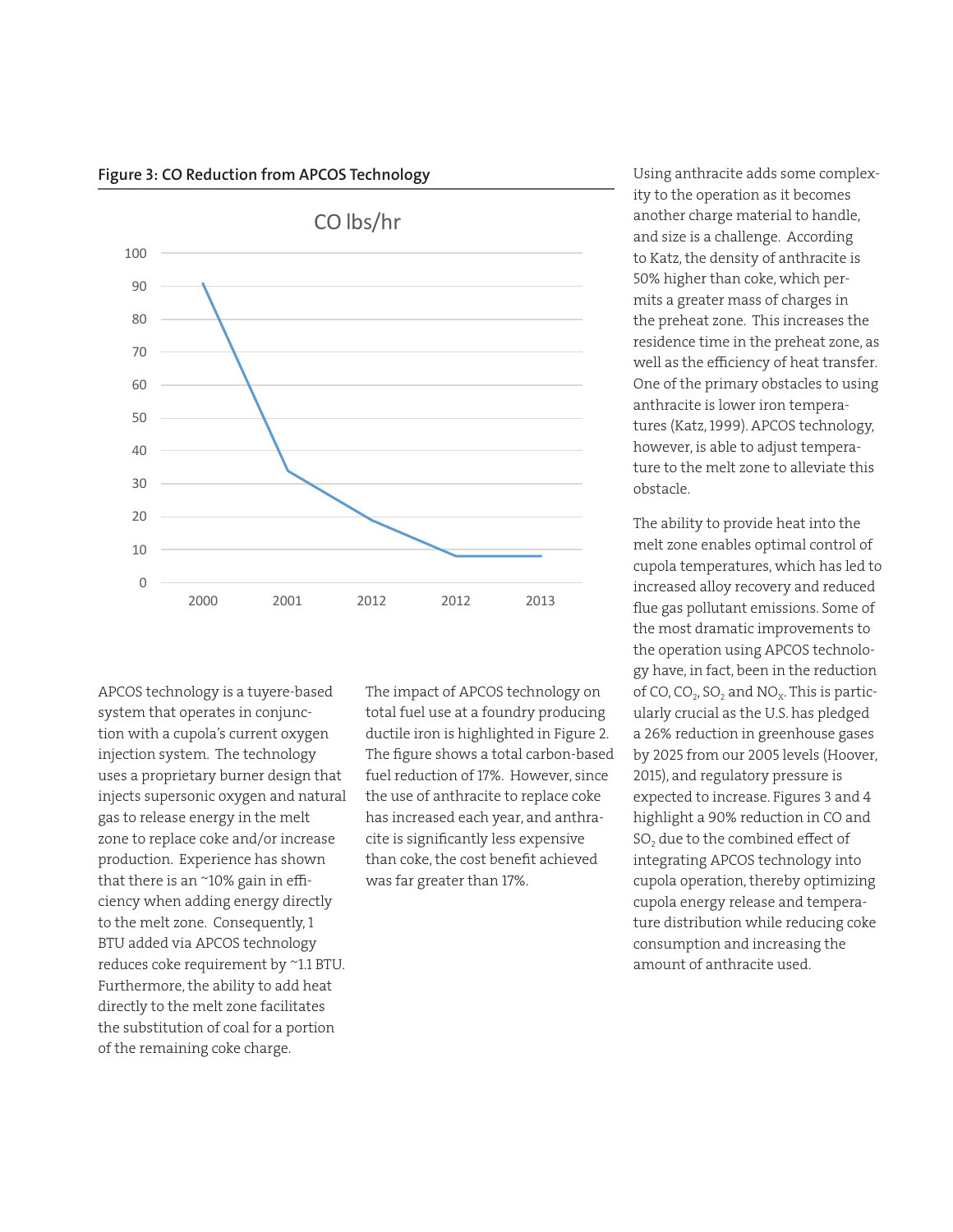While injecting oxygen and natural gas into a cupola to reduce fuel costs has proven to be successful, the degree of benefit is inherently limited by the water vapor produced via combustion of methane. Specifically, the water vapor produced from the oxygen-natural gas reaction gasifies a portion of the coke via endothermic (i.e. energy-consuming) reactions. To mitigate this effect, Air Products has recently developed the next generation of the APCOS offering, APCOS II technology, which operates primarily with high carbon, low hydrogen solid fuel instead of natural gas, thereby substantially reducing water vapor production in the cupola.

The APCOS II system further increases the potential for coke savings by eliminating a source of coke loss via gasification. Moreover, since the amount of endothermic gasification is reduced, more energy is available for melting iron. As summarized in Figure 5, the potential for increased available energy and reduced coke consumption improves with the amount of solid fuel delivered from the APCOS II burners relative to oxygas firing. The economic benefit of these savings can be substantial. For example, assuming 10 MMBtu/hr of APCOS II energy delivery, coke consumption would decrease by as much as 500 lb/hr over and above savings already delivered by APCOS technology (see Figure 2). For coke priced at \$500/ton, this correlates to an additional savings of approximately \$1MM per year of operation.



Figure 4: SO<sub>2</sub> Reduction from APCOS Technology

## **Figure 5: Increase in Available Energy and Reduction in Coke Gasification Enabled by APCOS II Technology vs Gas Firing**

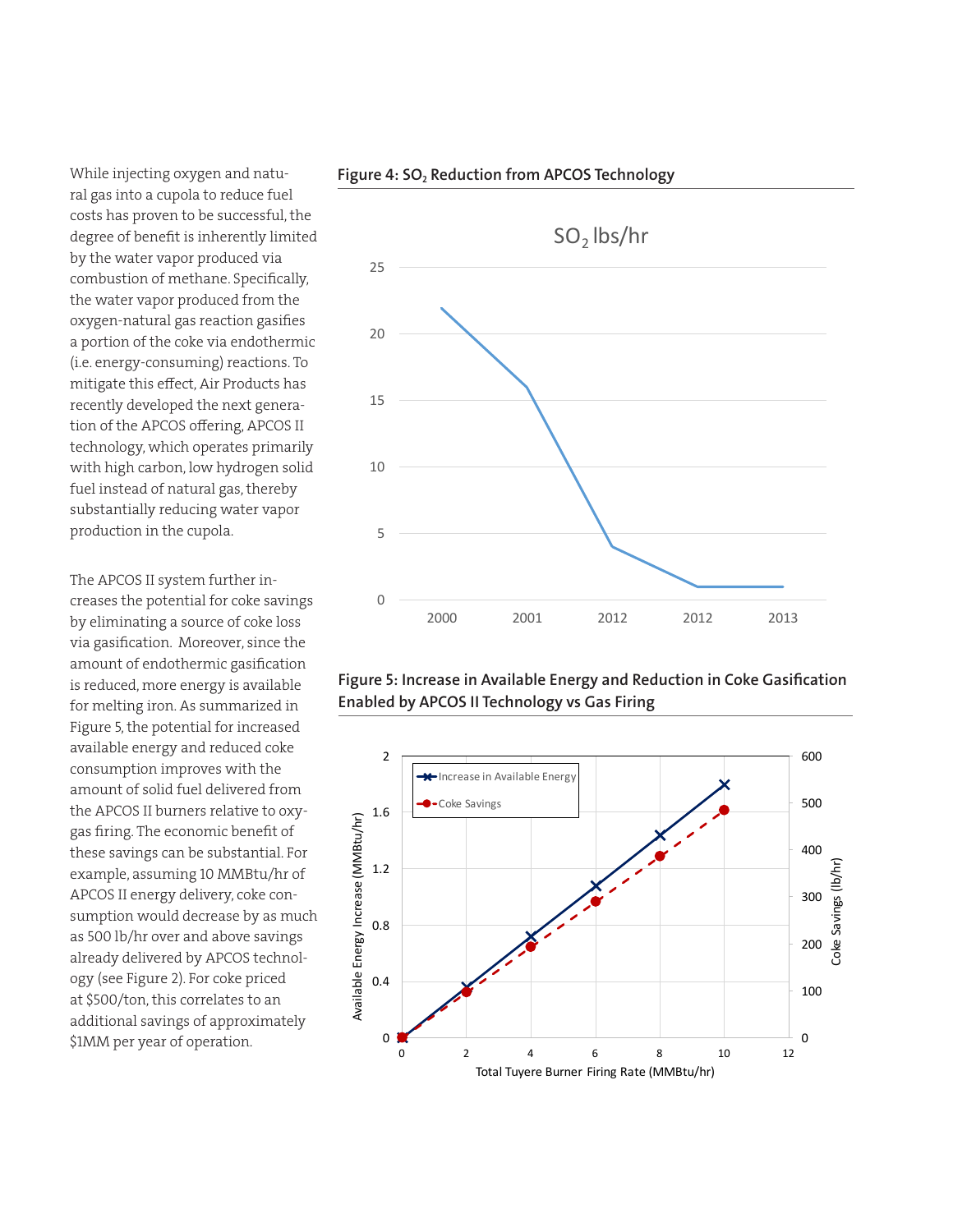Due to the high velocity operating conditions of the APCOS II burner, the solid fuel must be heated, ignited, and combusted within milliseconds of leaving the burner. To guarantee stability and efficiency of this process, a natural gas pilot is part of the patented APCOS II design. Robustness of the new technology was validated during development via testing of a variety of solid fuels, including coke breeze, petroleum coke, and waste anthracite. A convenient feature of the burner design is that it is capable of operating at its design firing rate with either natural gas or solid fuel. Consequently, if some disruption occurs in the supply of solid fuel, the burners can be switched over to operate with natural gas with the push of a button. Photos of the APCOS II burner operating in both the solid fuel and gaseous fuel modes are presented in Figures 6 and 7, respectively.

In summary, the APCOS technology has proven to be an effective tool in reducing fuel cost, alloy cost, and harmful emissions. The development of the new APCOS II technology uses solid fuel to reduce charge coke usage and increase the energy delivered to the melt zone by reducing the water vapor and hydrogen created in the combustion process. This patented design provides the operator with the flexibility to choose the fuel type, as well as the firing rates and stoichiometry, thereby enabling cupola operators to meet the ever increasing challenges of regulation, energy cost, and charge material availability.

#### **Figure 6: APCOS II Burner Operating in Solid Fuel Mode**



**Figure 7: APCOS II Burner Operating in Gaseous Fuel Mode**

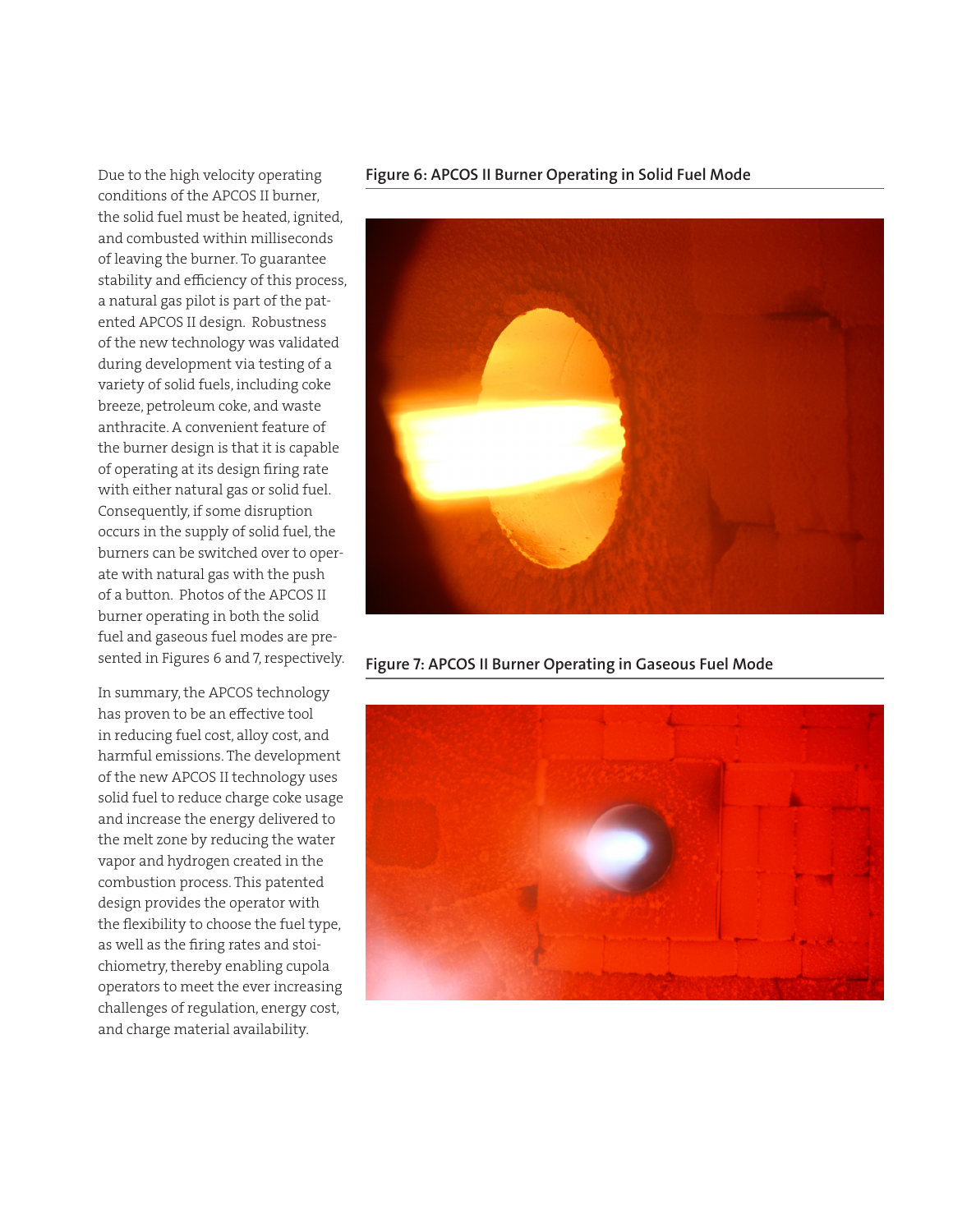## **References**

- 1. Boehm, M. (2002, July 2). Cupola vs electric a battle for melting efficiency. *Modern Casting*, 92(7), 36-38.
- 2. Katz, S. (1999). *Cupola Handbook* (6th ed.). Schaumburg, Illinois: American Foundry Society.
- 3. Hoover, K. (2015, November 18). 4 ways a global climate change agreement would affect business. *Louisville Business First*. Retrieved from http:// www.bizjournals.com/louisville/news/news-wire/2015/11/18/4-ways-aglobal-climate-change-agreement-would.html?ana=e\_du\_pub&s=article\_ du&ed=2015-11-18&u=l2eD%2BcnVJIzg7rkSlM3OPT69FVn&t=1447879573